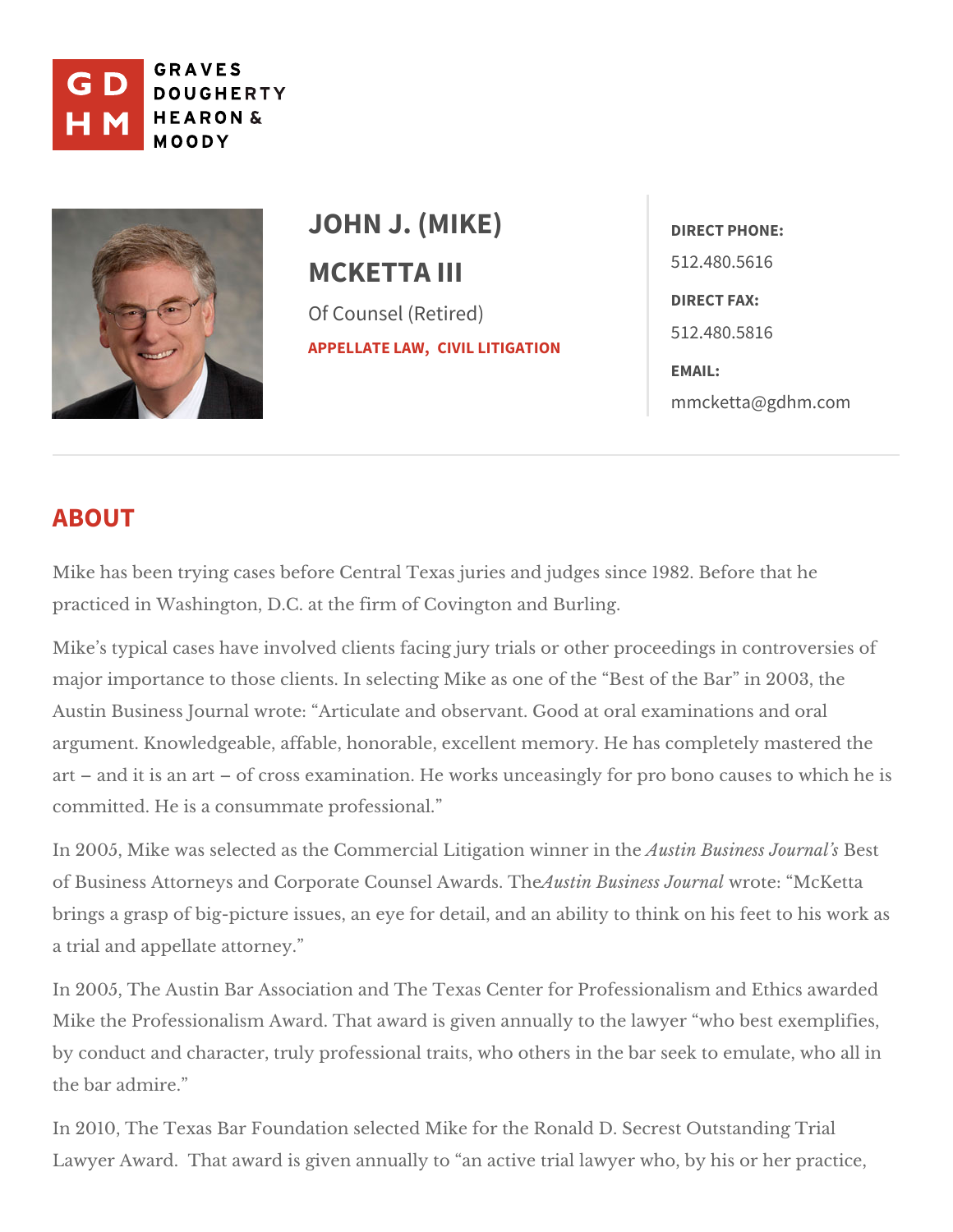has demonstrated outstanding trial and advocacy skills, has demonstrated high ethical and moral standards, and has demonstrated exceptional professional conduct, thus enhancing the image of the trial lawyer."

In 2012, the Austin Bar Association selected Mike as one if its Distinguished Lawyers. The award recognizes selected attorneys who have practiced for 30 years or more and have significantly contributed to the profession and the community.

Mike is also active as a leader in matters affecting the legal profession and in civic matters related to his hometown Austin.

# **PROFESSIONAL QUALIFICATIONS**

- Admitted: Texas, 1977; District of Columbia, 1978.
- Education: Harvard College in 1969; University of Texas School of Law (with high honors) in 1977 (Order of the Coif and a Chancellor).
- President of Graves, Dougherty, Hearon & Moody, P.C. (1998-2008). Associated with the firm since 1982.

# **REPRESENTATIVE EXPERIENCE**

#### **CLASS ACTIONS/DERIVATIVE ACTIONS/RICO:**

- Representation of a mutual insurance company in a class action lawsuit in South Texas, in which the plaintiffs sought to require a several billion dollar distribution from surplus to the mutual policy holders;
- Representation of a former Enron director, and president of two international subsidiaries of Enron, in class action lawsuits in Houston;
- Representation of directors of a cable television company in a derivative action alleging damages in excess of \$100 million;
- Recovery of a substantial judgment after a several-week trial in Georgia, representing investors in Mexico in a RICO and fraud suit against land promoters;
- Internal investigation on behalf of a special litigation committee of a public company concerning shareholder complaints of numerous transactions and events.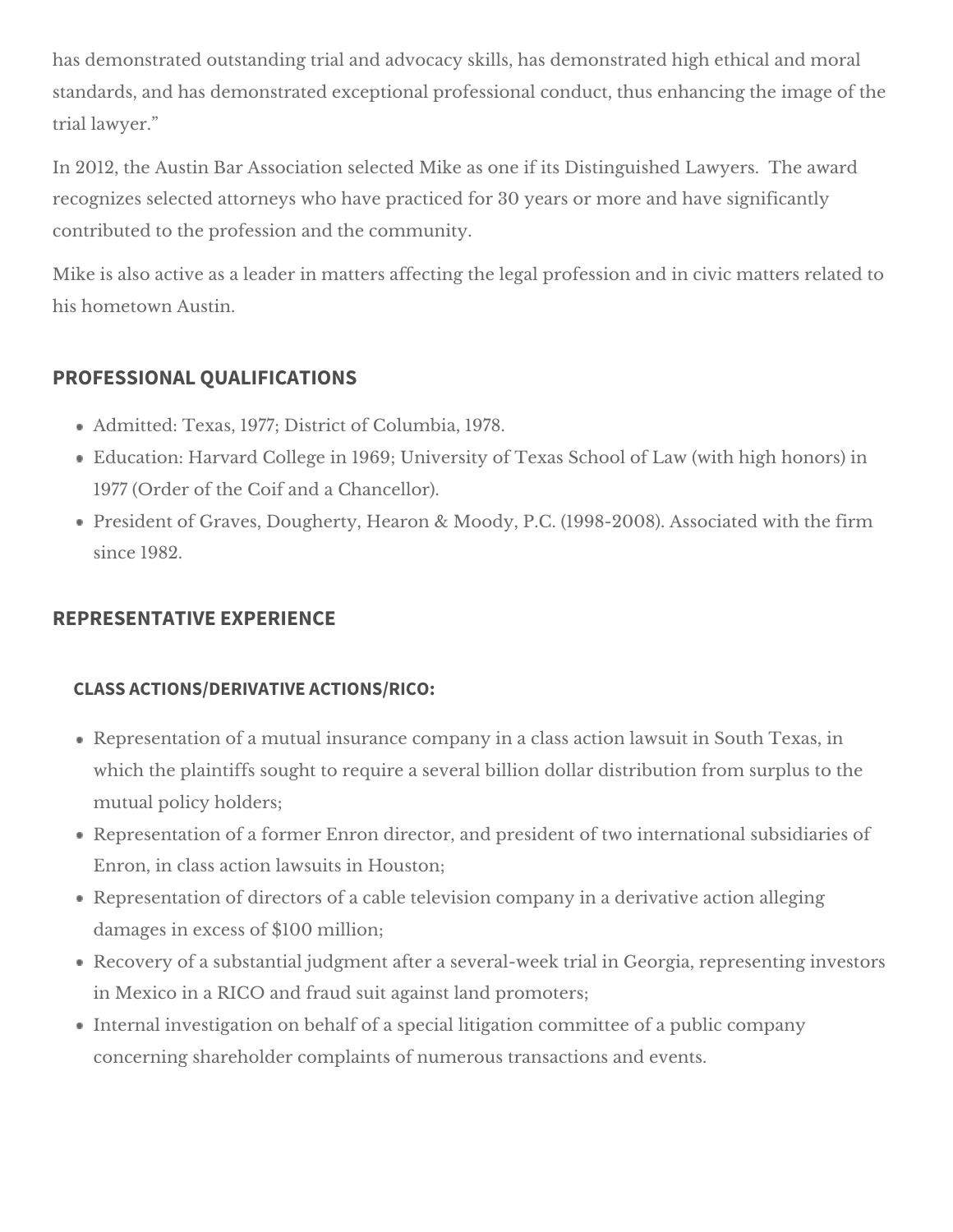#### **TRIALS REFLECT A VARIETY OF DISPUTES:**

- Recovery of substantial judgment after a several-week trial in a products liability wrongfuldeath case against a manufacturer of ephedra products;
- The take-nothing defense of a patent-contract case for the manufacturer of a newly introduced medication, which also included successful recovery of a damage award and a permanent injunction against the plaintiffs by way of counterclaims on behalf of the manufacturer;
- Representation of a nonprofit healthcare corporation in a lawsuit against the Government, determining that the Internal Revenue Service had wrongfully revoked the corporation's taxexempt status following formation of a partnership owning four hospitals;
- Defense of a small governmental entity against constitutional allegations by an environmental group that the entity had been improperly formed; and recovery of litigation expenses and sanctions against the plaintiff and its attorney;
- Declaratory judgment against the City of Austin determining that the firm's clients owned a 20 foot strip of property underneath a building recently constructed by the City;
- Torts and contract claims between a national fraternal organization and the local student fraternity that withdrew from the national organization;
- Recovery of a substantial judgment, including punitive damages, based on defamation by one landfill corporation against a competitor.

# **SIGNIFICANT COMMERCIAL DISPUTES:**

- Representation of a power-plant owner in a lawsuit brought by an electric cooperative that complained of a \$200-million transaction;
- Representation of the owner of a building in a lawsuit to recover several million dollars due to construction and design problems.
- Obtained take-nothing summary judgment against a \$255 million antitrust and disparagement claim, brought against a leading provider of defect-inspection tools for integrated circuit manufacturers.

#### **PROFESSIONAL LIABILITY:**

- Representation of a national engineering firm in a lawsuit brought complaining of \$7 million in repair costs associated with a 17,000-foot water pipeline;
- Representation of a national engineering firm in a lawsuit brought complaining of \$20 million in repair costs associated with a 20-mile water pipeline;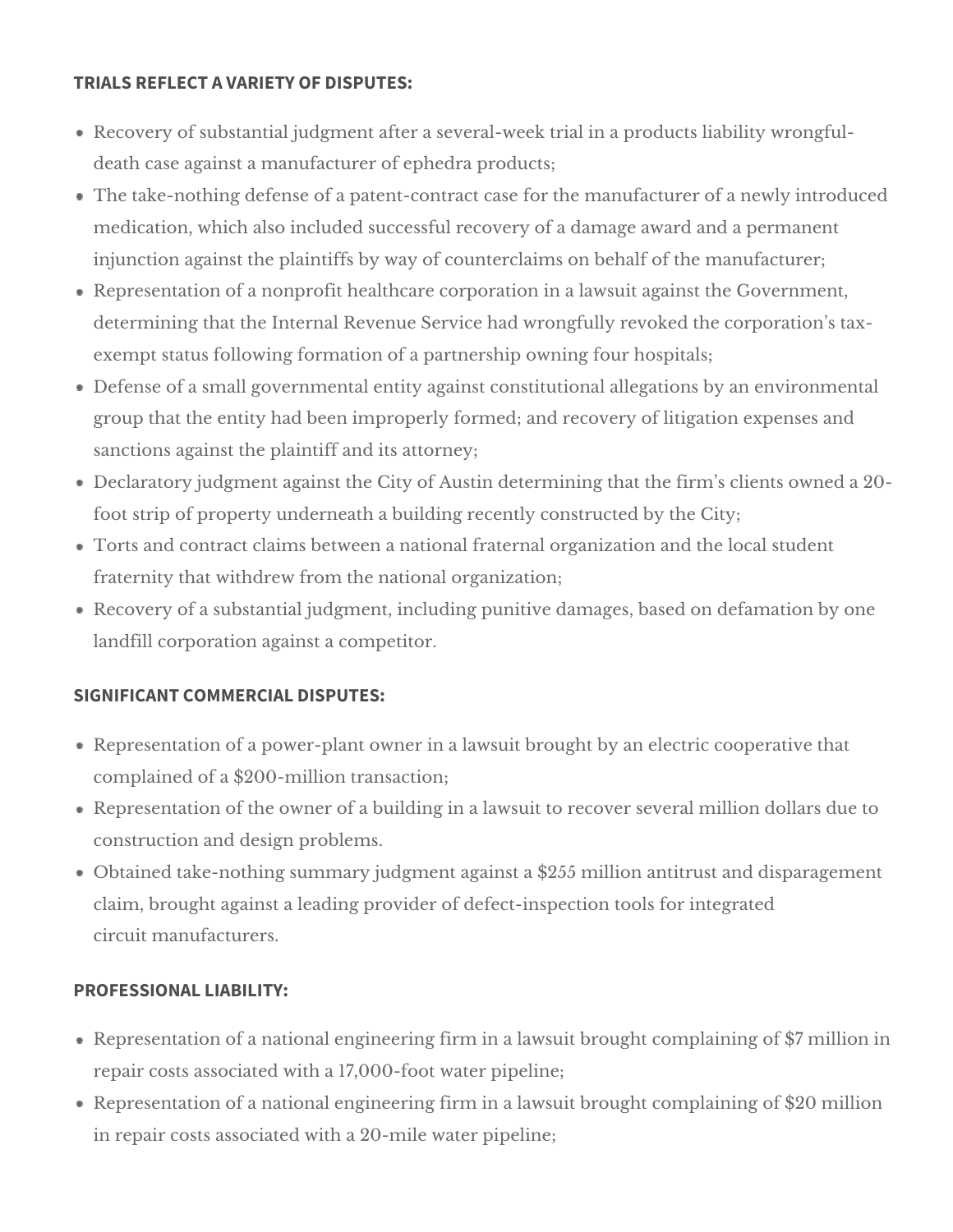- Representation of a national accounting firm in suit brought by the receiver of a failed insurance company, defending against a claim in excess of \$60 million;
- Substantial recovery for receiver of a failed bank, in malpractice suit against the bank's professionals and the bank's former directors
- Frequent representation of lawyers in professional malpractice suits.

# **EMPLOYMENT:**

Representation of various employers in disputes with employees, including lawsuits concerning non-compete agreements, concerning claims of wrongful discharge or discrimination, concerning post-termination contractual disputes, concerning post-employment trade-secret protection, and other disputes; such as defeating injunction efforts by a former employer who wished to prevent its director of engineering from becoming employed by the industry leader.

# **NATURAL RESOURCES:**

Representation of a city in a dispute with a water supply company concerning a long-term water contract.

#### **GOVERNMENT:**

- Representation of various property owners and developers from time to time in litigation against cities relating to the transition impacts when various cities in Central Texas have adopted new and more restrictive water-quality regulation;
- Defense of municipal utility district against constitutional challenges as to its formation.

# **PRO BONO:**

- Representation of the State Commission on Judicial Conduct in a 2-week trial for the removal of a Dallas judge from office;
- Representation of the State Commission on Judicial Conduct in a 1-week trial concerning conduct of an appellate judge;
- Representation of State Bar of Texas Commission for Lawyer Discipline in suit to disbar a trial attorney.
- Litigation to seek DNA testing and exoneration of a criminal incarcerated for 20 years.

# **CLIENTS HAVE INCLUDED:**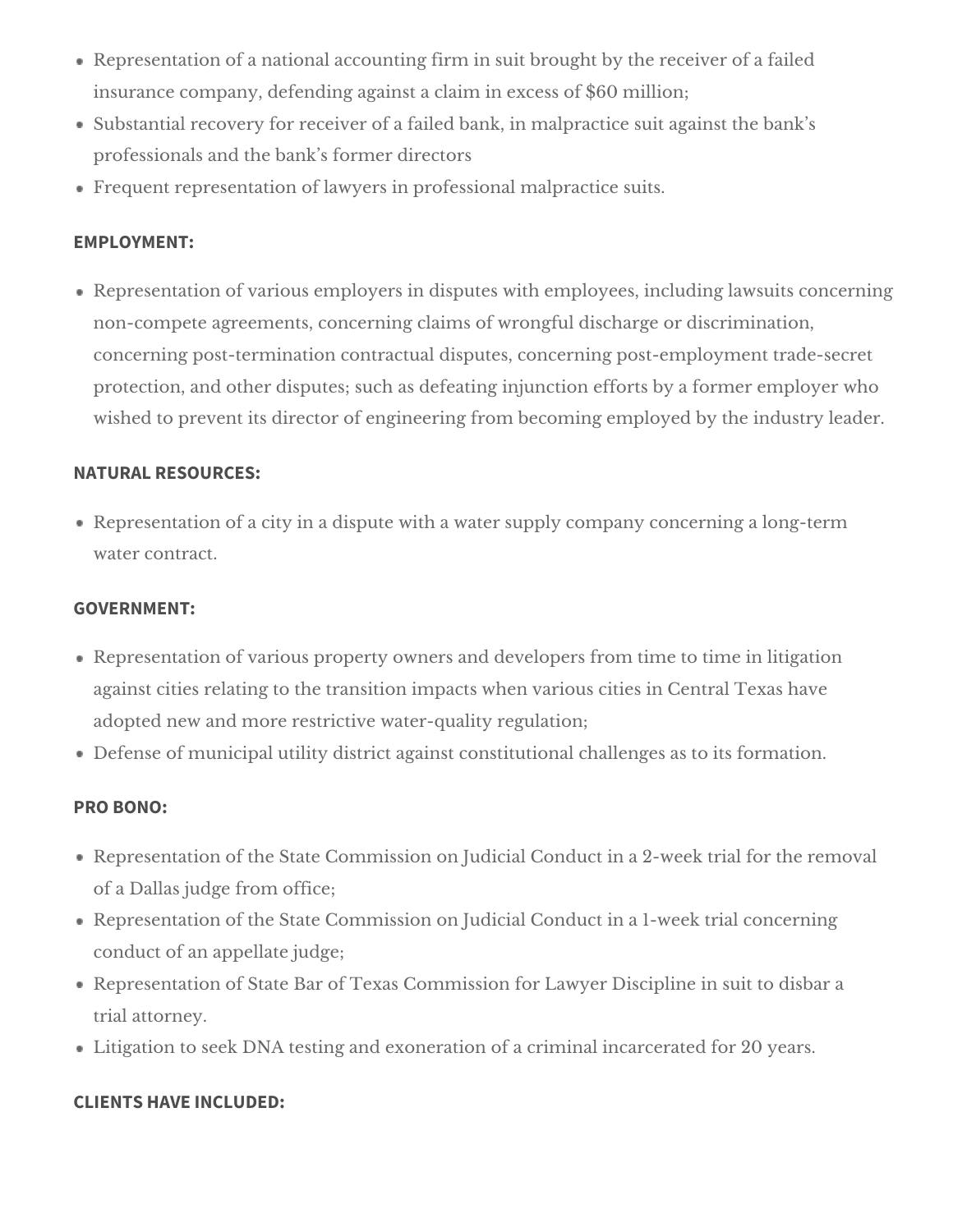Advanced Micro Devices, APP Pharmaceuticals, Arthur Andersen, Austin A (Cox Texas Newspapers, L.P.), Austin Police Association, Bank of Americ Buffington Land, Ltd,. CH2M Hill, Inc., Circuit of the Americas, Cirrus Lo Bryan, City of Lampasas, City of Pflugerville, Corinthian Colleges, Inc., I LLC, Financial Industries Corporation, Freescale Semiconductor, Inc., Ge the State of Texas, Gray Engineering, Great American Insurance Company Inc., Highland Resources, Inc., Hill Country Texas Galleria LLC, Hunt Pro Tencor Corp., Kronkosky Charitable Foundation, Lazy Nine Municipal Utili Street Homes, Motorola, Inc., National Alliance Securities Corp., Nationa Corporation, National Council on Compensation Insurance, PNB National of Texas, Sheshunoff Consulting & Solutions, St. David s Healthcare Syst Insurance, Tenaska, Inc., Texas Disposal Systems Landfill, Inc., Texas M Company, Texas Wind Power Company, Toll Brothers, Trammell Crow, Uni Doping Association, various locallawdfirmational

#### PROFESSIONAL AFFILIATIONS

American Law Instituthett(pAsL: I') www.ali.or Mgike served as a member of the governing board, known as the Council of the ALI from 1998 to 2018 and is now a m Emeritus. He is currently Chair of its Investment Committee. His prior s included participating on its Executive Committee, as an Adviser for the I Law Third, Agency, as an Adviser for the Restatement of the Law Third, E Related Wrongs, and on the Members Consultative Groups for the Restate Third, The Law Governing Lawyers, the Restatement of the Law Third, Tort of Liability, the Complex Litigation Project, and the restimathein the mosfut has dead American Bar Association Standing Committee on the Federal Judiciary [http://www.americanbar.org/groups/committees/feder](http://www.americanbar.org/groups/committees/federal_judiciary.html).al\_Mjiukdei owi a sy apptpmolinted by the President of the ABA to serve from 2014 to 2017 as the member from this committee which investigates and evaluates the professional qualific to Federal courts.

Texas Board of Disciplinary Appehatitsp://BNDWA.)txboda.orAgp/pointed by the Tex Supreme Court to serve from 2014 to 2020, Mike is one of 12 members of board charged with hearing appeals from attorney discipline decisions thi performing other functions merloafteesds itoonal discipline.

ALI-ABA Continuing Professional Education. Mike was a member of ALI-A directors from 2005 to 2011 and waBsudgetrCoofmintsittee.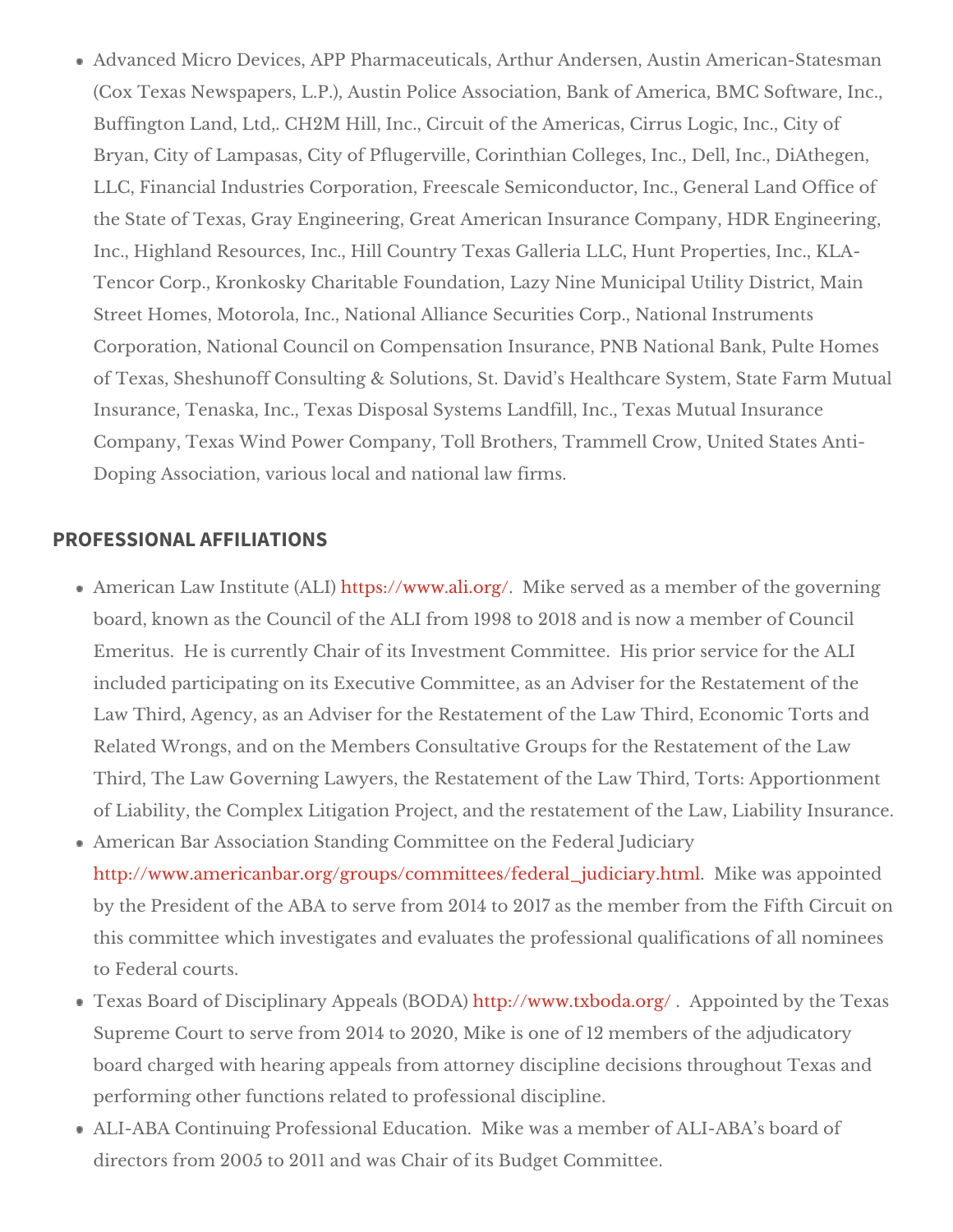Mike serves on the Disciplinary Committee for the United State/% eletermict District of Texas, appointed by the  $\mathbb C$  the  $\mathbb C$  of the  $\mathbb C$  and  $\mathbb C$  of

Mike co-chaired a United States Magistrate Judge Selection Committee ard such committees, appointed by the United States District Judges in the W of Texas.

In 2006, Mike was Course Director of The Texas Trial Academedy wahiohaser resource to public-interest lawyers and which is co-sponsored by The Tex Commission and The American  $\sigma$  oil at  $\phi$  deaw  $\gamma$  ers.

Mike chaired the Advertising Review Committee of the State Bar of Texas His appointment was by the President of the State Bar. The committee is overseeing compliance with ethical rules promulgSaupdeboxet GouTrexas Mike is a member of the State Bar of Texas; the Austin Bar Association (for chaired several committees, including the Ethics and Professionalism Cor Continuing Legal Education Committee); the Bar Association of the Fifth Fellow of the American College of Trial Lawhyted ps/(www.idcutsl)) c(armod the American Board of Trial Advocatesht(teprose/r/iwww.aw). abota: dsga Master (emeritus) of the Bench of the Lloyd Lochridge Inn of Court (for which he served as and is a Fellow of the Beal Force and ation.

Mike was selected to serve from 2014 to 2017 on the Executive Committed Texas LaAwumni Association.

#### AWARDS AND HONORS

Honored as a Distinguished Lawyer by the es on altimon Bar and 12 Listed The Best Lawyers in Aumberished by Woodward/White, Inc., Commercia Litigation and Bet-the-Company Litigation, (1987 2018). In 2012, he was Bet the Company Litigathion Year.

 $\mathsf{A}\, \mathsf{V}\,$  Preemin<sup>t</sup>  $\mathsf{B}\, \mathsf{R}\,$  eer Review Rating, Martindale.com

Texas Mont $\mathcal{B}$  up, er Lawye psublished by Tho Reneauctubers, 2003-2017 Recipient of Ronald D. Secrest Outstanding Trdal 2010 over

#### COMMUNITY

Executive Chair of the Board of Trustees of St. Stephen s Episcopal Scho  $2014$ ), Chair of the St. Stephen s Endowm (esnin CGo 2 $p$ 001rGa)tion